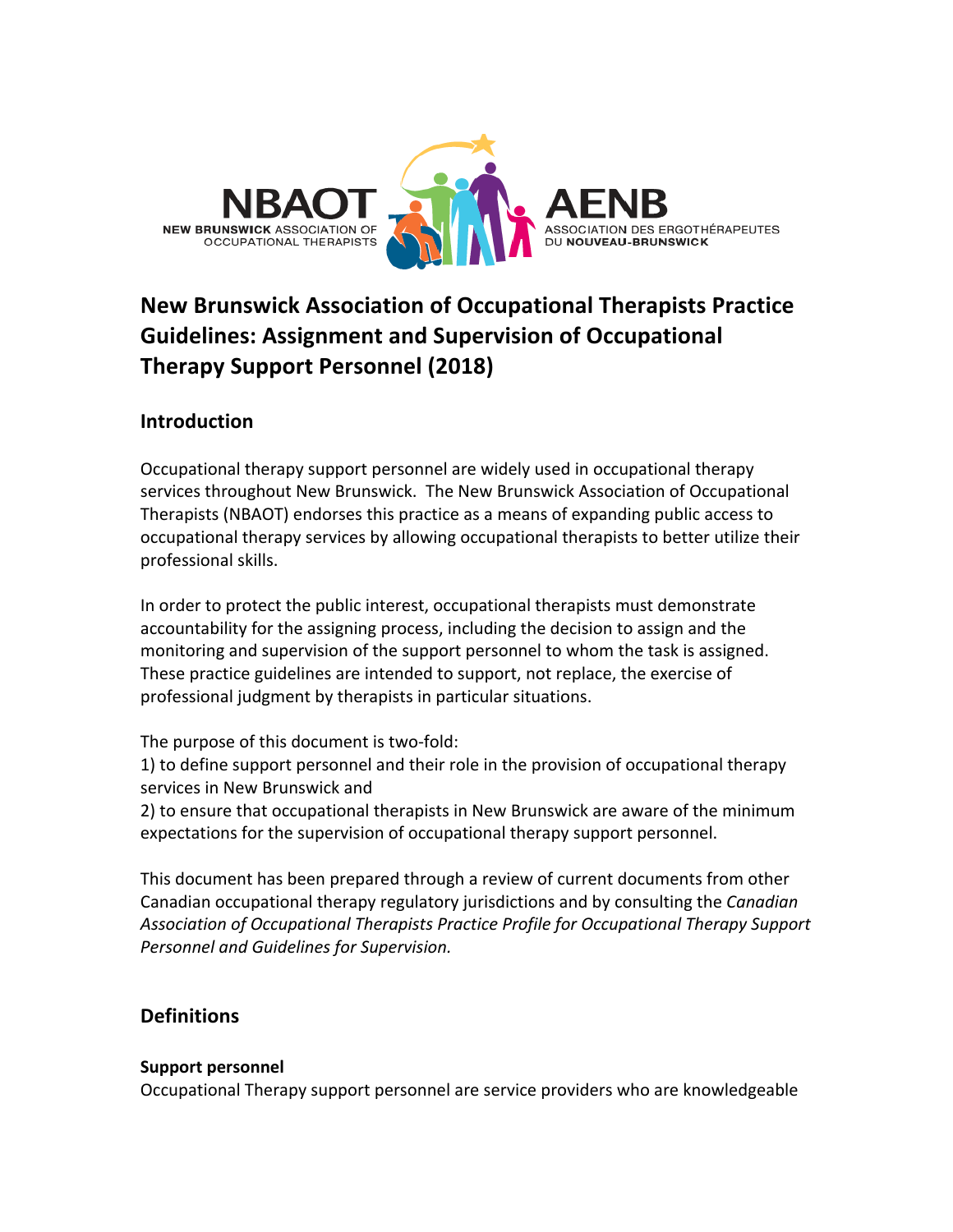and competent in the field of occupational therapy through experience, education or training. They are directly involved in the provision of occupational therapy services under the supervision of a registered occupational therapist. Occupational therapy support personnel are not eligible for registration with the New Brunswick Association of Occupational Therapists. As non-regulated individuals, they can be referred to by a number of different titles including, but not limited to, support person(nel), rehabilitation assistant (RA), and occupational therapist assistant (OTA).

## **Assignment**

Assignment is the process whereby the occupational therapist allocates responsibility for the delivery of particular aspects of occupational therapy service components to an unregulated health/social care/other related service provider.

## **Consultation**

Consultation is the process of providing expert advice (e.g. recommendations, education, training) or facilitating problem solving regarding a specific issue with another care provider, groups of individuals or organizations, on a time-limited basis. The *consulting* occupational therapist is unlikely to *assign* occupational therapy service components to support personnel and does not have continuing responsibility for supervising the quality of the ongoing service of the provider, unless the consultation includes programming, service implementation and/or evaluation.

## **Supervision**

Supervision is a process whereby the occupational therapist provides continuous and interactive feedback to the support personnel to ensure appropriate delivery of service components. Supervision may be direct - where the occupational therapist is physically present while the service is being provided, or indirect - where the occupational therapist is not physically present at all times. Indirect supervision also includes regular monitoring. Monitoring can be provided through a variety of methods – examples include, but are not limited to, auditing of notes, chart review and periodic direct observation. 

## **Occupational therapy service components**

Occupational therapy service components refer to occupational therapy service such as assessment, goal setting, treatment or program engagement, education, consultation, etc.

# **Responsibilities**

The occupational therapist assigning a component of an occupational therapy service has the responsibility to determine and demonstrate appropriate assignment, supervision and documentation.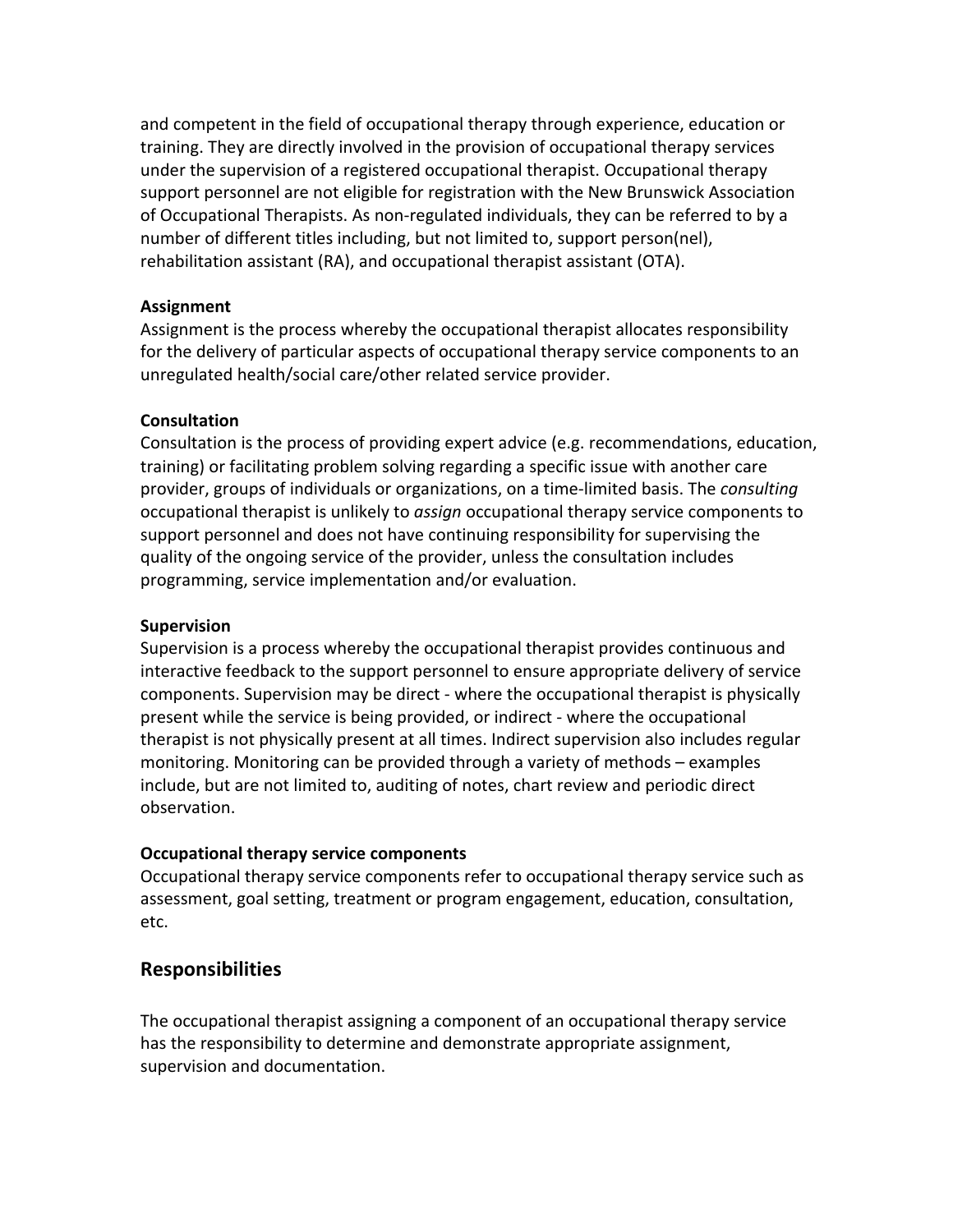He/she will ensure the following are addressed:

## That the **client** –

· Understands and consents to occupational therapy support personnel carrying out components of the service

 $\cdot$  Receives service that is not compromised by the assignment

## That the **support personnel** –

- · Understands his/her role and responsibilities
- $\cdot$  Clearly identifies his/her role as assisting the supervising occupational therapist
- $\cdot$  Is competent to provide the service safely and effectively
- $\cdot$  Receives appropriate training to carry out tasks/procedures
- $\cdot$  Acknowledges accountability to the supervising occupational therapist in completing assigned tasks
- $\cdot$  Understands how and when to contact the supervising occupational therapist
- $\cdot$  Changes or modifies tasks within limits established by the supervising occupational therapist
- $\cdot$  Documents appropriately as directed by the supervising occupational therapist

### That **documentation** -

- $\cdot$  Includes evidence that appropriate consent was received
- $\cdot$  Includes plans regarding the assigned service components

 $\cdot$  Includes that support personnel notes were reviewed by supervising occupational therapist 

# **Expectations**

The occupational therapist will be fully accountable for all occupational therapy service components assigned to support personnel. Occupational therapists need to consider the following process when assigning service components to support personnel:

- $\cdot$  Carry out an assessment and determine if any components can be assigned
- $\cdot$  Obtain consent from the client
- · Assign service components, including documentation of same
- $\cdot$  Establish a supervision and communication plan
- $\cdot$  Document the plan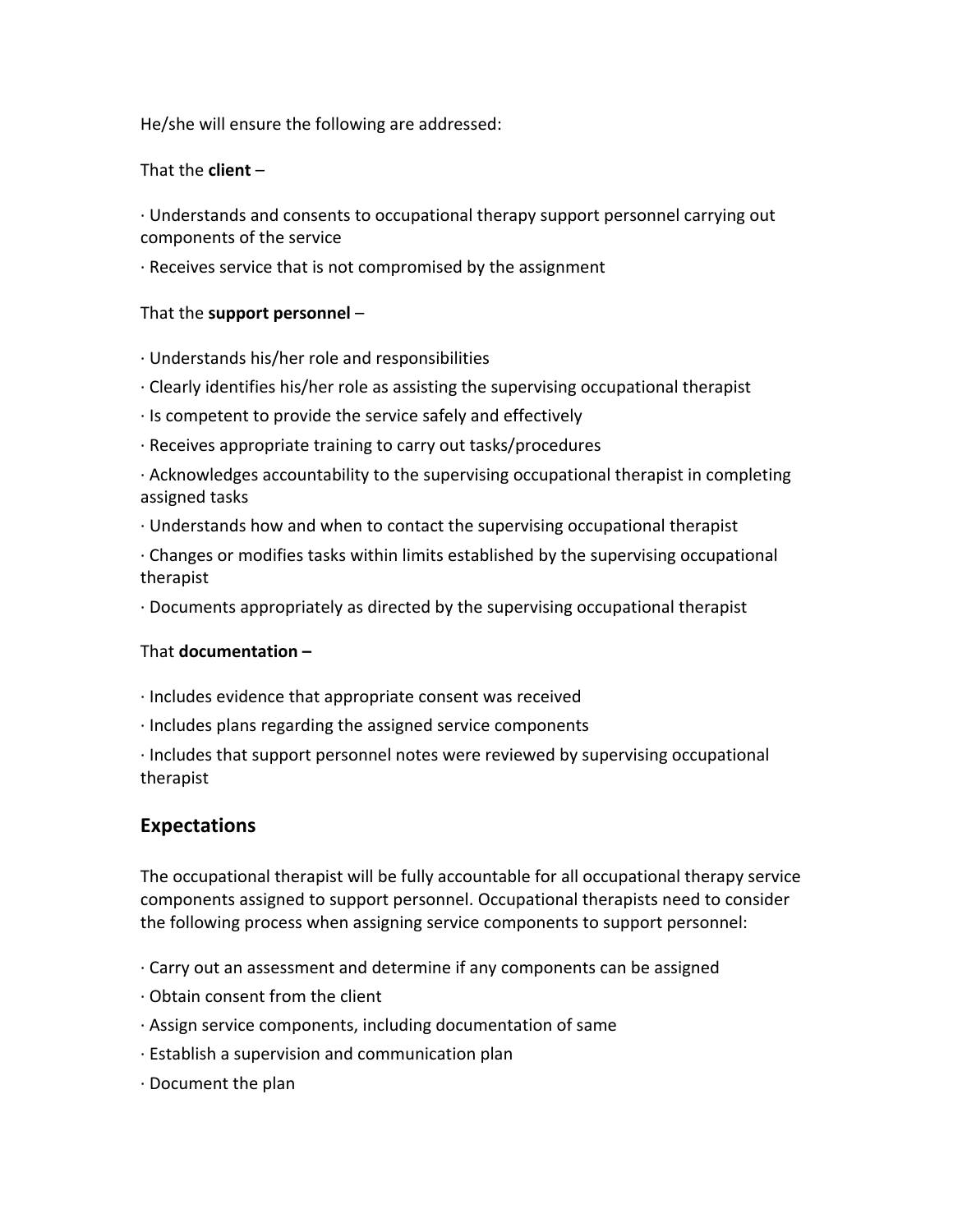- $\cdot$  Evaluate the assigned service components
- · Direct changes, modifications and any withdrawal of assigned service components
- $\cdot$  Terminate assigned service components

Generally, the occupational therapist **should not** assign any of the following service components to support personnel:

- Screening of referrals/interpretation of the need for occupational therapy services;
- Initiation of occupational therapy service;

• Aspects of assessment requiring occupational therapy professional/clinical Judgement (occupational therapy support personnel may be involved in collecting simple or rote data to be used by the occupational therapist in the assessment);

• Interpretation of assessment findings;

• Planning of intervention and goal identification/modification of an intervention beyond the limits established by the supervising occupational therapist;

• Intervention where ongoing analysis and synthesis is necessary to closely monitor and guide client progress;

- Communication (written or verbal) of occupational therapy recommendations, opinions, findings;
- Personal counselling of clients, families/caregivers, etc.
- Determination of caseload;
- Decision to discharge/discontinue/conclude services and related discharge planning;
- Referral of client to other professional or agencies;
- Occupational therapy components in which the occupational therapist is not fully competent to direct.

The occupational therapist may not be accountable for performance management issues and administrative tasks related to the occupational therapy support personnel as accountability in this area is usually determined by the program, facility, business or organization that funds the services.

The occupational therapist is not professionally accountable for the delivery of service components by support personnel in the following situations:

• The support personnel deliberately performs occupational therapy service components that have not specifically been assigned by the supervising occupational therapist; or

• The support personnel performs occupational therapy service components that are outside the parameters of service set by the supervising occupational therapist.

The occupational therapist is responsible for an adequate level of supervision. If the supervisor of the occupational therapist becomes aware of either of these situations, he